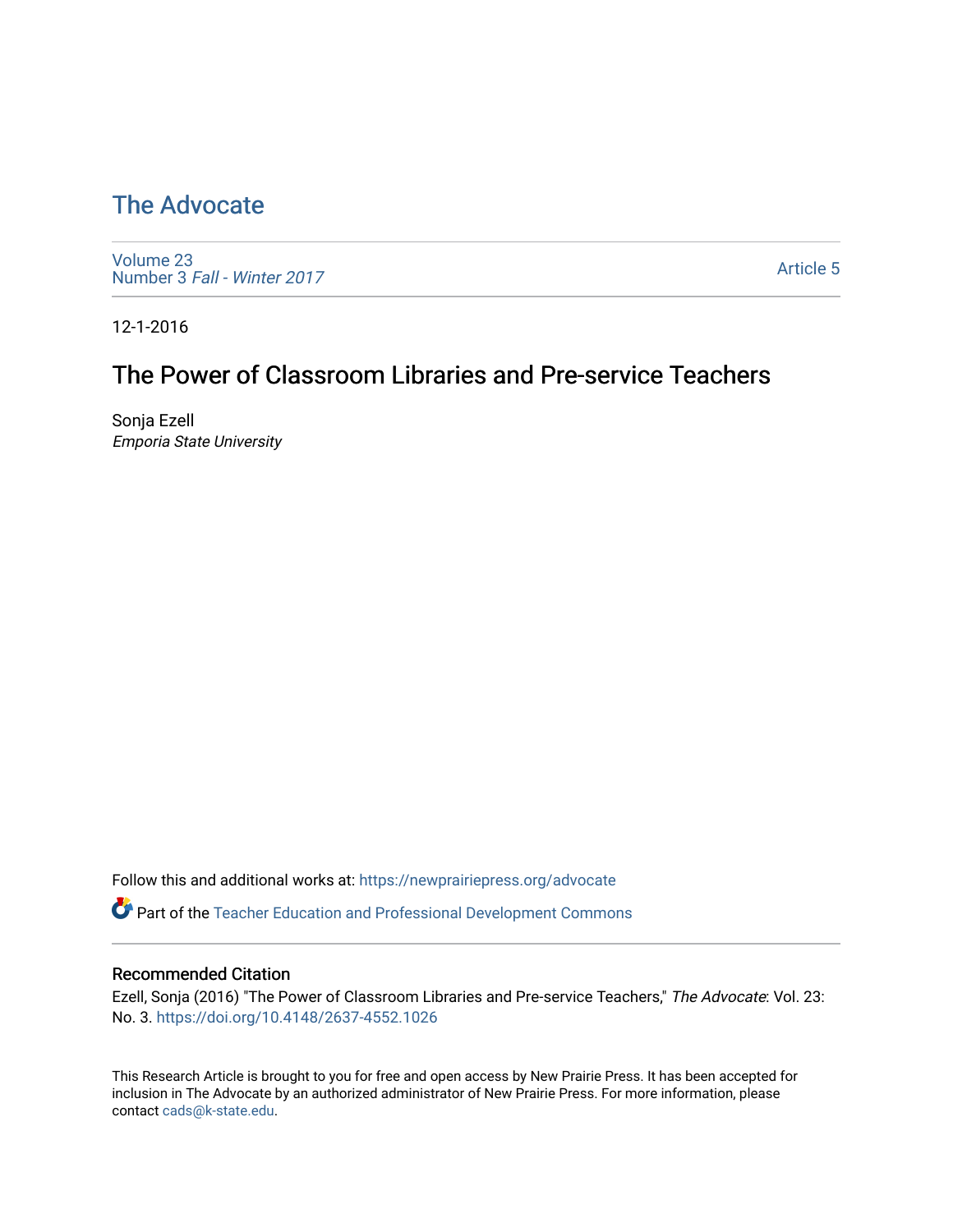## The Power of Classroom Libraries and Pre-service Teachers

#### Abstract

This paper explores how critical classroom libraries are for student success. Research indicates that students who have access to classroom libraries read more and their reading achievement improves. This study investigates the picture-book genre preferences of pre-service teachers and the implications for the books and genres that scored both high and low on the survey. In addition, this study highlights the plight of students who reside in book desserts and do not have abundant opportunities to obtain books outside of the school community.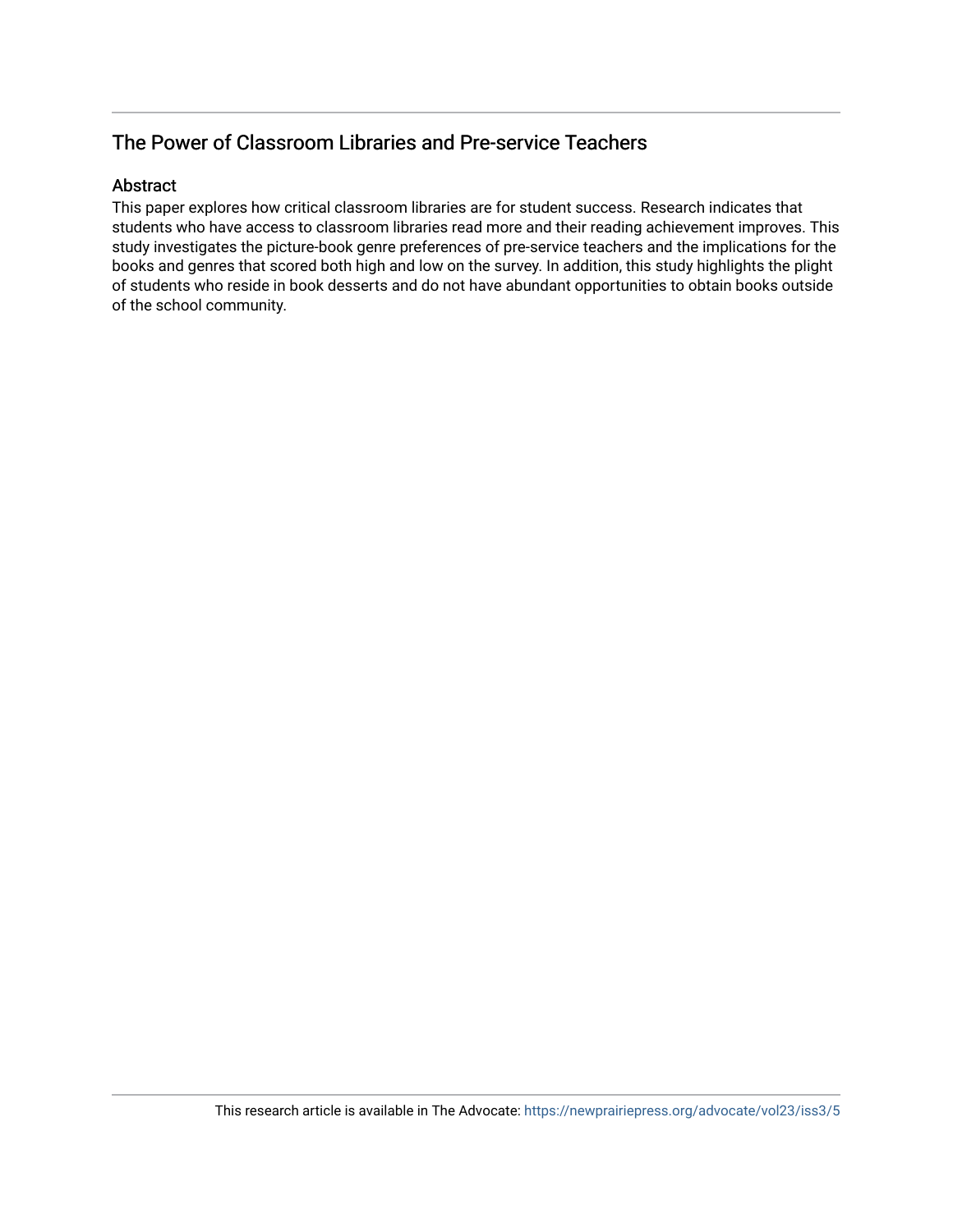#### **The Power of Classroom Libraries and Pre-service Teachers**

### **Sonja Ezell Emporia State University**

#### **Abstract**

This paper explores how critical classroom libraries are for student success. Research indicates that students who have access to classroom libraries read more and their reading achievement improves. This study investigates the picture-book genre preferences of pre-service teachers and the implications for the books and genres that scored both high and low on the survey. In addition, this study highlights the plight of students who reside in book desserts and do not have abundant opportunities to obtain books outside of the school community.

### The Power of Classroom Libraries and Pre-service Teachers **Introduction**

Classroom libraries are important and children read 50 percent to 60 percent more in classrooms with libraries than those without them (Morrow, 2003). Books are often the first invitation students receive to begin their reading journey. By providing access to a rich and varied classroom library, teachers promote reading and reading ability is fundamental to future success. Books engage students, deepen their understanding and prepare them for the future. According to the U.S. Department of Labor, 65% of today's grade school kids will end up at a job that hasn't been invented yet (U.S. Department of Labor, 2015). However, only 35 percent of  $4<sup>th</sup>$  graders are reading at or above a proficient level, according to the U.S. Department of Education (U.S. Department of Education, 2015). Routman (2014) contends that access to an abundance of books within the classroom results in increased motivation and increased reading achievement.

#### Classroom Libraries are Crucial

According to Allington and McGill-Frazen (2013) historically, high-needs students are less likely to read because they tend not to own any books and they live in neighborhoods where there are few, if any, places to purchase books. These children live in neighborhoods best described as book deserts. In addition, these students rely primarily on schools as sources for the books they read. Unfortunately, too many high-poverty schools have small libraries, and there are too many classrooms that have no classroom library for students to select books to read. Too many high-poverty schools ban library books (and textbooks) from leaving the building (fear of loss of the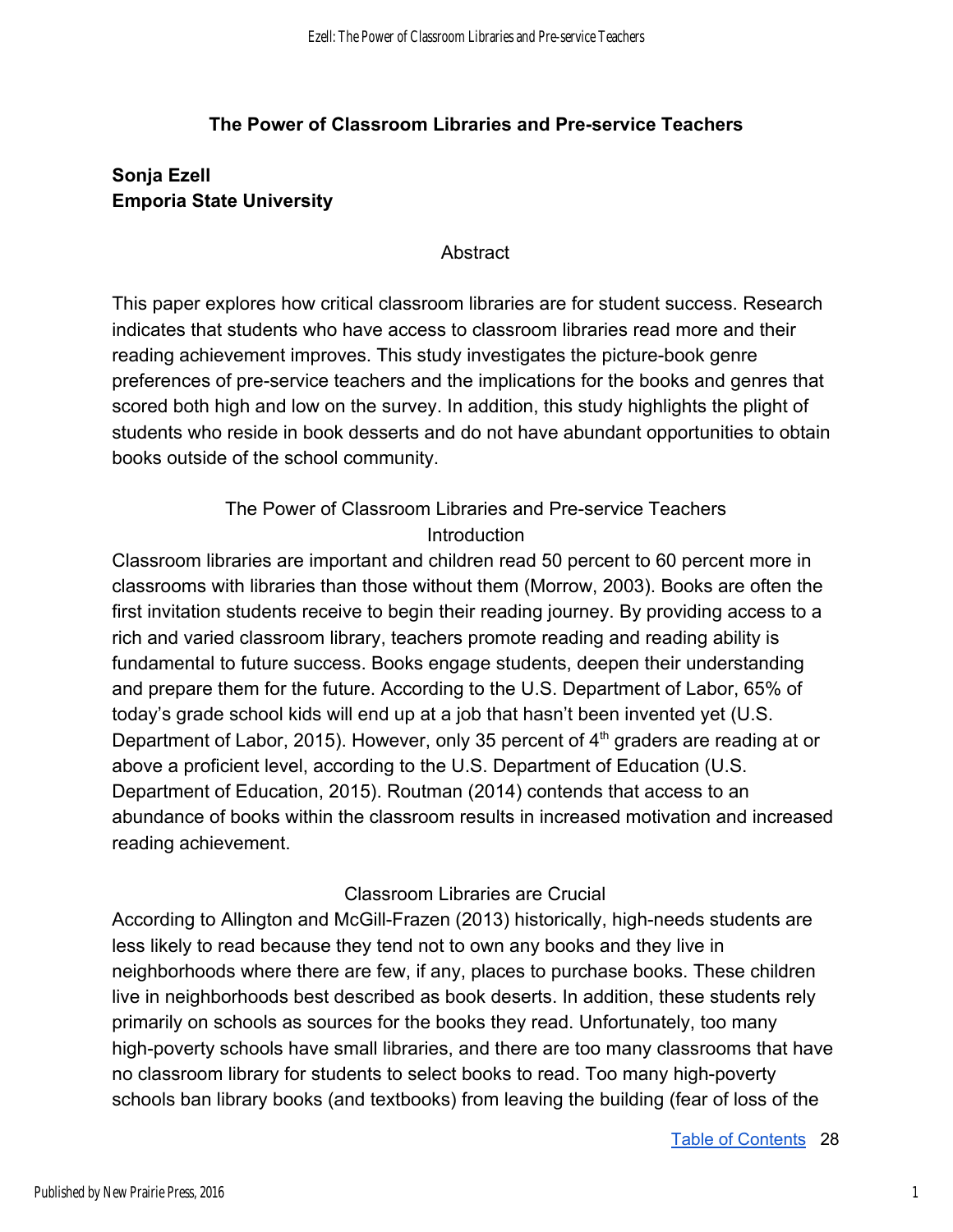books). However, even with fewer books in their schools and more restrictive book-lending policies, these students do get most the books they read from the school they attend. By offering a wide range of books from which to choose, classroom libraries can help students continue on their reading path.

### The Power of Reading

When children get to choose books and explore personal interests, they will enjoy reading and spend more time doing so. A well-stocked classroom library offers students the support they need to become lifelong readers. Teachers are profound influencers who shape the lives of the children they teach. While there's no definitive answer to what makes a perfect classroom library, teachers need to build well-rounded, balanced book collections across content areas, genres, and diverse reading levels.

### Study/Focus

This study focused on the responses that 20 pre-service teachers who attended a small university in the Midwest provided when they compiled a multi-media project detailing their ten favorite children's picture books. Each book title selected by a pre-service teacher represented a vote for the corresponding genre. A total of 200 votes were possible. Results are shown in Table 1. Additionally, a detailed list and definitions of all genres are provided. Furthermore, this study addressed the significance of the books and genres that received the most and the least amount of votes.

### Selected Titles

The results revealed the following preferences of pre-service teachers regarding picture-books and genres (in alphabetical order):

- Alphabet or Numeracy books: Books that explore the letters of the alphabet or numbers and counting. This type of text received 9/200 votes from pre-service teachers.
- Auto/biographies: An account of a person's life or part of a life history. This type of text received 1/200 votes from pre-service teachers.
- Easy Readers: Books featuring simple words and sentence patterns. This type of text received 7/200 votes from pre-service teachers.
- Fictional books featuring people or animals (fantasy): Make-believe story settings, starring people or animals (as the main characters) with events that could not happen. This type of text received 109/200 votes from pre-service teachers.
- Historical-Contemporary fiction: Set in the recent or distant past, could have happened, story reconstructs events of past age, things that could have or did occur. This type of text received 2/200 votes from pre-service teachers.
- Informational books: Facts about the real world. This type of text received 13/200 votes from pre-service teachers.
- Multicultural/Diverse Books: Literature that fosters an awareness and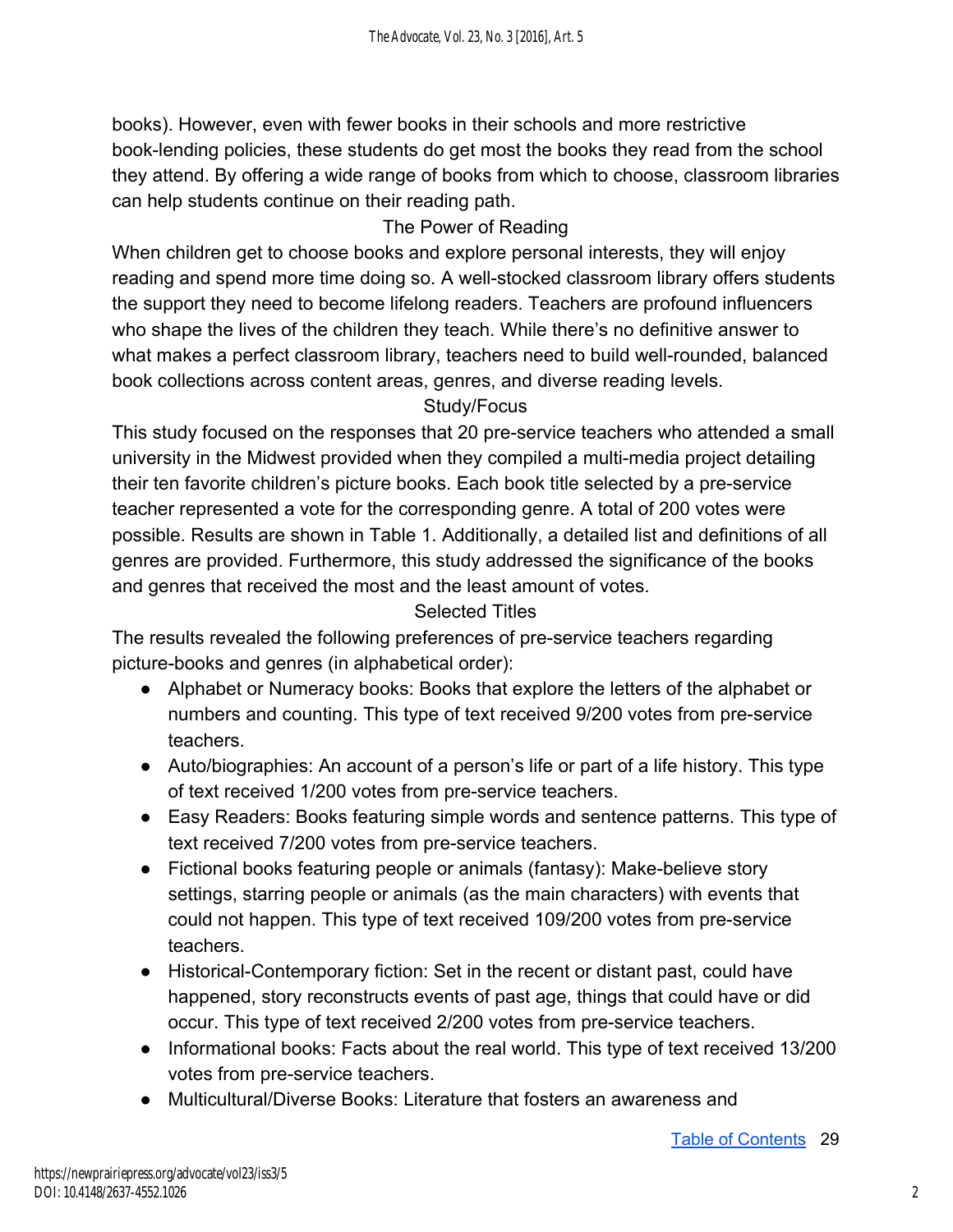understanding of people. This type of text received 20/200 votes from pre-service teachers.

- Poetry: Condensed language, imagery, expression of imaginative thoughts perceptions. This type of text received 0/200 votes from pre-service teachers.
- Realistic fiction: "What if" stories, illusion of reality; characters seem real. This type of text received 26/200 votes from pre-service teachers.
- Rhyming, Nursery Rhymes, Repetitive Text, Riddle Books: Oral and literary heritage of childhood – some with no known author. This type of text received 13/200 votes from pre-service teachers.

There was a strong selection of literature that fell into the following three categories: fictional books starring people or animals as the main characters, realistic fiction, and multicultural/diverse books. Conversely, there was a limited selection of historical-contemporary fiction, and autobiographies. Furthermore, poetry did not receive any votes from pre-service teachers. See table 1.

#### Implications

- The survey instrument revealed that pre-service teachers indicated a solid preference for fictional books (fantasy) featuring people or animals. This genre of books received an overwhelming total of 109/200 votes. Wooten & Cullinan (2015) stated "children's books are not written in a vacuum but rather serve as instruments for students to expand into other books, texts, and experiences, whetting their appetites for more" (p. xvii). Moreover, according to Chatton (2004) many adults believe that students should read only what adults consider quality literature; yet, an adult's interests often differ from a child's. Pre-service teachers may be tempted to stock their classroom libraries with books of genres that they enjoy reading. However, a classroom library should include books that may not be deemed high-quality by adults but are popular with students. In sum, if our students are to embrace their reading lives, they need easy access to an abundance of books across a wide range of genre, theme, and topics (Gallagher, 2009).
- To engage students and provide access to books students will enjoy and want to read, pre-service teachers should discover their students' attitudes about reading and the types of books they like. Pre-service teachers could use observations, interviews and attitude/interest inventories to discover their students' literary profile. The Elementary Reading Attitude Survey, also known as the Garfield test, is an example of a formal interest inventory that pre-service teachers could use to gather additional information about their students. Guthrie & Humenick (2004) noted that the self-selection of texts and student access to a classroom library of wonderful books is a potentially powerful factor in reading development.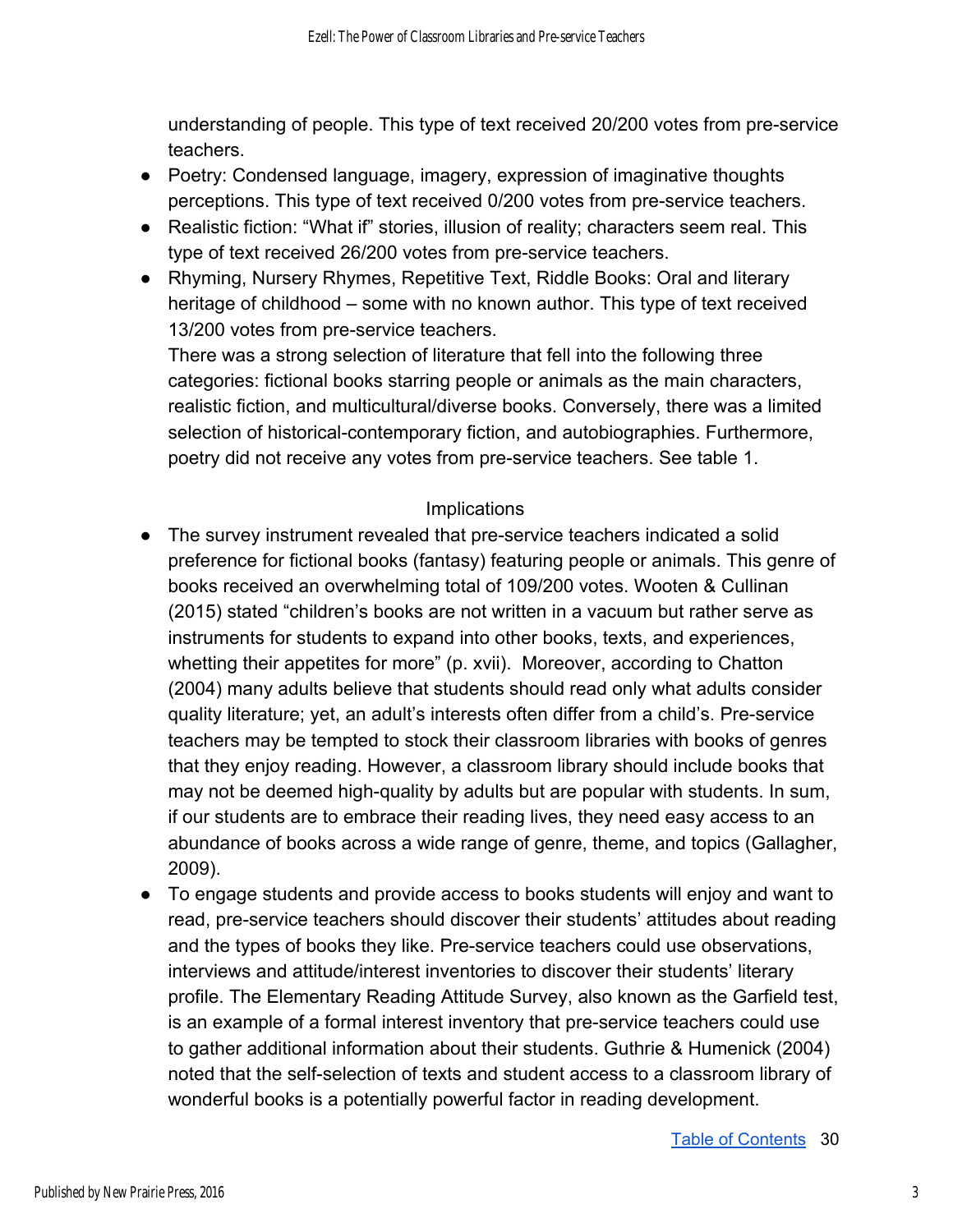- The feedback further implies that there is a strong need to address the importance of informational text with pre-service teachers. Informational books only received 13/200 votes from pre-service teachers. Due to the CCSS, students at all grade levels are expected to read and comprehend a higher volume of informational texts. Daniels (2002) stressed an added urgency to shift text exploration from solely fiction to informational text in order to rectify the enormous emphasis on fiction prevalent in today's classrooms and because students are expected to engage more often with nonfiction. Although, absent from the survey, educators must shine a spotlight on the role of ebooks, tablets, and ereaders in the classroom library. These new technologies have shaped how students view, read and interact with literature.
- Overall, the results indicate that pre-service teachers "must make sure that the books available in the classroom library meet the diverse needs and interests of all students in the classroom, including those from various socioeconomic backgrounds, religions, genders, and exceptionalities and struggling/reluctant readers, which may include boys" (Dobler, Johnson, & Wolsey, 2013, p. 152).

### Conclusion(s)

Anderson, Wilson, and Fielding (1988) concluded that children's reading achievement, comprehension, and attitude toward reading improve when their classrooms are filled with books. Access to books and providing students with choices in what they read improves students' reading motivation, engagement, and success. Classroom libraries give students the continuous access they need, allowing them to choose the books that interest them most. Once students become interested in reading, classroom libraries are essential in keeping that interest alive.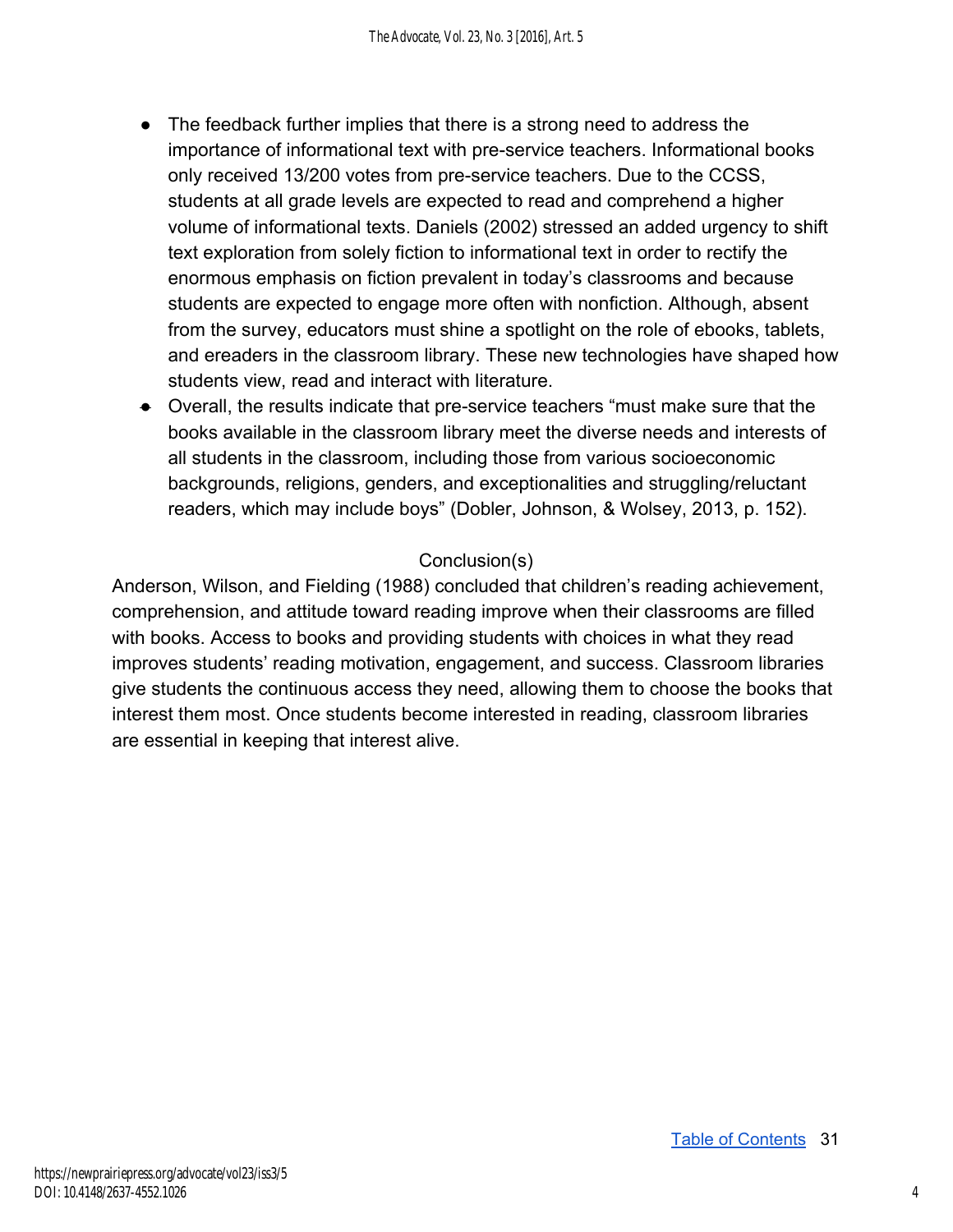| 1.             | Fictional books (fantasy) featuring people or animals  | 109            |
|----------------|--------------------------------------------------------|----------------|
| 2.             | <b>Realistic fiction</b>                               | 26             |
| 3.             | Multicultural/Diverse books                            | 20             |
| 4.             | Informational books                                    | 13             |
| 5.             | Rhyming, Nursery Rhymes, Repetitive Text, Riddle books | 13             |
| 6.             | Alphabet and Numeracy books                            | 9              |
| 7 <sub>1</sub> | Easy readers                                           | $\overline{7}$ |
| 8.             | <b>Historical-Contemporary fiction</b>                 | $\overline{2}$ |
| 9.             | Auto/biographies                                       | 1              |
| 10.            | Poetry                                                 | 0              |

Table 1: Top 10 Genre Preferences of Pre-service Teachers